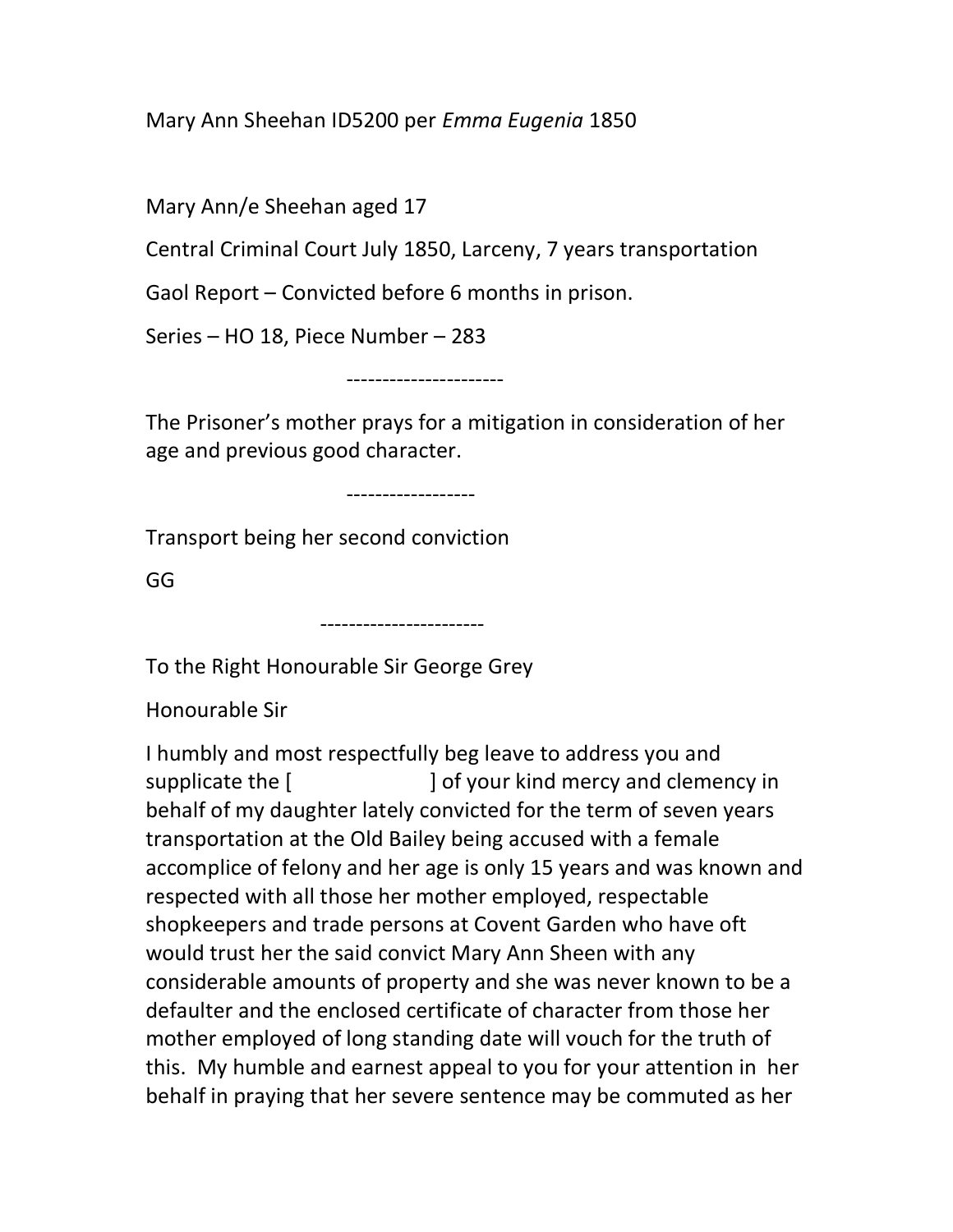tender age, character and  $\begin{bmatrix} 1 & 1 \\ 1 & 1 \end{bmatrix}$  may prompt your noble feelings consistent with the duty of your high and elevated office that you now hold thus humbly trusting and praying this your favourable and merciful decision and the heartfelt tears of joy of an afflicted mother in duty bound will ever pray.

I am with the most profound respect Honoured Sir your most obedient servant

Norah Sheen – Mother of Mary Ann Sheen

Residing at Mrs Holders

No 6 Marlborough Place

Peter Street

Westminster

And I humbly pray and await Honoured Sir your kind and favourable answer.

------------------------------

To The Chairman of the Middlesex Sessions Clerkenwell

Sir

We the undersigned being the shopkeepers in Covent Garden Market beg to bear testimony to the bearer Norah Sheen being an honest, sober, hard working woman (mother to the prisoner Mary Ann Sheen) she having working for us many years without any complaints against her.

Isaac Isreal

Michael Webber

James Lucas

And a further 10 signatures.